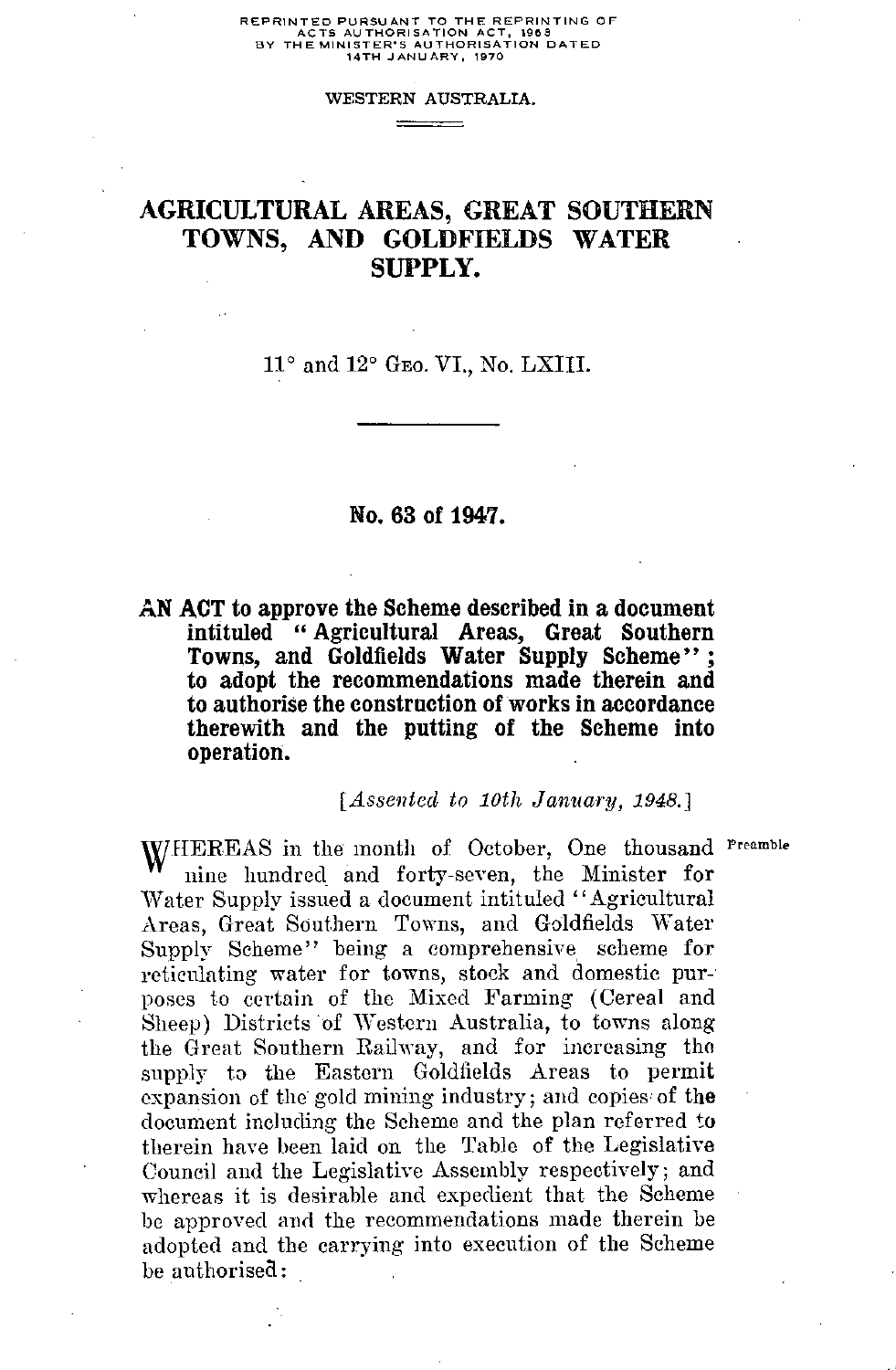# 2 No. 63.] *Agricultural Areas, Great Southern* [1947.<br> *Towns, and Goldfields Water Supply.*<br> **RE** it enacted by the King's Most Excellent Majesty, *Towns, and Goldfields Water Supply.*

B<sup>E</sup> it enacted by the King's Most Excellent Majesty,<br>hy and with the advice and consent of the Legis by and with the advice and consent of the Legislative Council and Legislative Assembly of Western Australia, in this present Parliament assembled, and by the authority of the same, as follows:—

**Short title and commencement.**

1. This Act may be cited as the *Agricultural Areas, Great Southern Towns, and Goldfields Water Supply Act, 1947,* and shall come into operation on a date to be fixed by proclamation:

Provided that such proclamation shall not issue until such time as satisfactory financial arrangements have been made by the State and Commonwealth Governments.

2. This Act shall be read in conjunction with and as being subject to the Country Areas Water Supply Act, 1947, and, subject as hereinafter mentioned in section five, shall operate and have effect as if the provisions of this Act were incorporated in and formed part of that Act.

**Interpretation.**

**Chis Act to be r ead in conjunction with Country Areas Water Supply Act, 1947.**

> 3. (1) In this Act, unless the context otherwise requires:

"the principal Act" means the Country Areas Water Supply Act, 1947;

"the Scheme" means the Agricultural Areas, Great Southern Towns, and Goldfields Water Supply Scheme referred to and described in the Preamble to this Act.

(2) Where words and expressions used in this Act are also used and defined in the principal Act, such words and expressions shall in this Act have the same meanings as those given to them in the principal Act.

**A**pp**roval of Scheme and adoption of recommendations. cf. No. 56 of**

and<br>appropriation.

4. The Scheme is hereby approved, and the recommendations made therein are hereby adopted.

**5.** The Minister is hereby authorised out of any **Authorisation** moneys appropriated by Parliament for the purpose and under and in accordance with the provisions of the principal Act subject to such adaptations and modifica-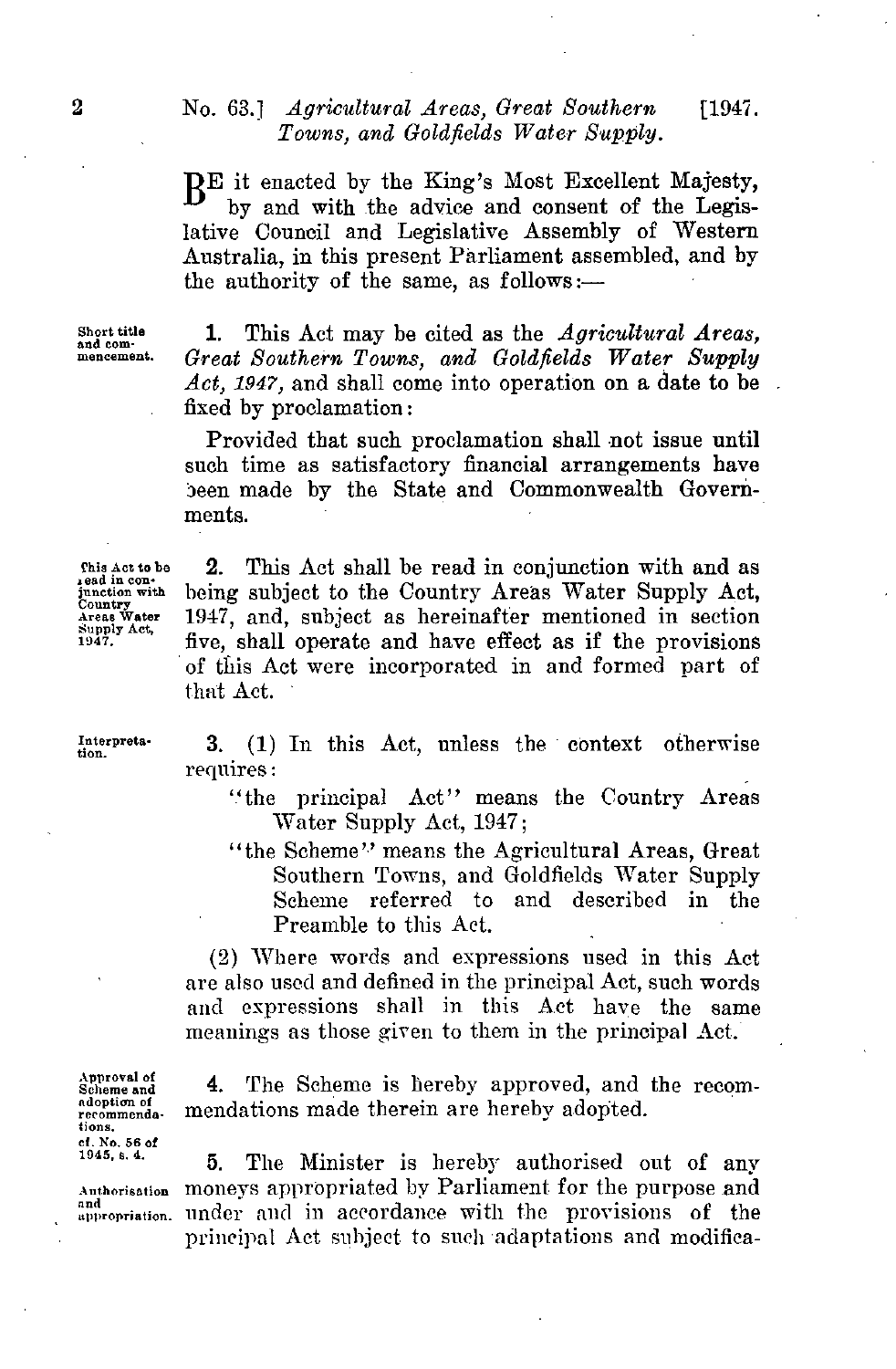## 1947.] *Agricultural Areas, Great Southern* [No. 63.<br> *Towns, and Goldfields Water Supply.*<br>
tions of the provisions thereof relating to procedural *Towns, and Goldfields Water Supply.*

tions of the provisions thereof relating to procedural matters as shall be necessitated by the exigencies of any work under the Scheme to construct and maintain waterworks in accordance with the Scheme as generally indicated and described in the plan mentioned therein and deposited in the office of the Director of Works and marked "Plan of Agricultural Areas, Great Southern Towns, and Goldfields Water Supply Scheme," copies of which plan accompanying the Scheme have been laid on the Table of the Legislative Council and on the Table of the Legislative Assembly respectively, with such variations, amendments, additions or deletions, as the Minister shall from time to time consider advisable.

6. For the purposes of this Act the boundaries of Area subject **the country water area** the subject of the Scheme shall be as set out in the Schedule to this Act and such boundaries may be the subject of variation, amendment, addition or deletion as provided for in the principal Act.

7. Where not less than sixty-six per centum of the **Patitions** for owners of rateable land in any portion of the country water area, the subject of the Scheme, such portion comprising not less than twenty thousand acres and not being a townsite, petition the Minister in writing asking. that such portion of the country water area be excluded from the Scheme, the Minister shall delete the portion referred to from the country water area, the subject of the Scheme:

Provided that any such petition shall be lodged with the Minister within three months from or before the day of the commencement of this Act.

8. (1) Subject to subsection (2) of this section, Redemption where for the purposes of this Act and as waterworks **about mains** necessary for carrying out the Scheme the Minister Scheme area. constructs mains and other works outside the boundaries of the country water area the subject of the Scheme, the lands adjacent to such mains and works shall not be rateable.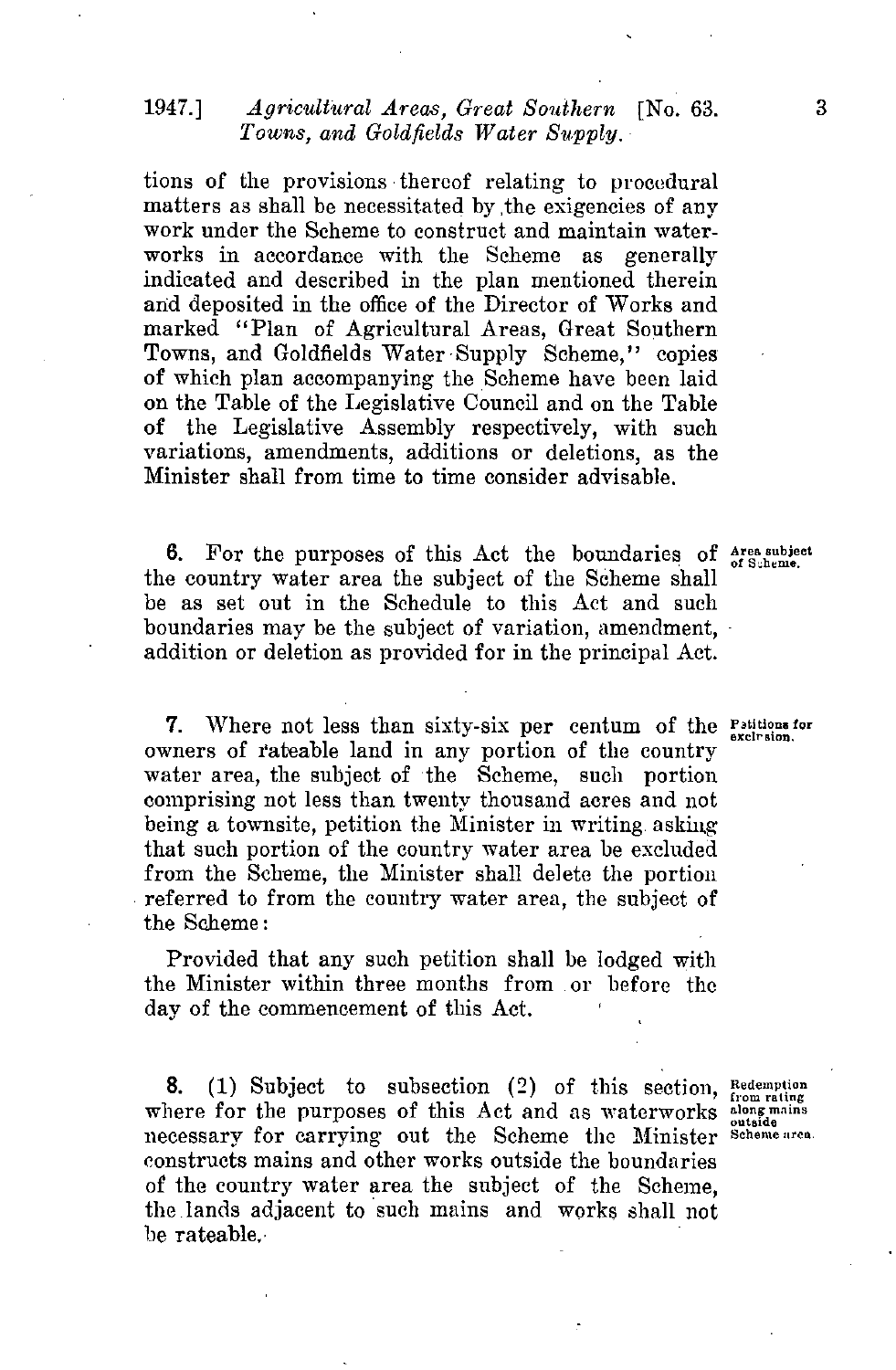**Discretion in Minister to supply water.**

(2) Where occupiers or owners in the vicinity of any mains or works referred to in subsection (1) of this section request the Minister to provide a water supply from such mains or works, the Minister may in his discretion do so under such terms and conditions as he may consider reasonable.

## THE SCHEDULE.

**Section 6.** All that portion of land bounded by lines starting from the northeastern corner of Ninghan Location 1060, and extending easterly, to the north-western corner of Location 090; thence south-easterly, through the north-eastern corner of Location 219, and onwards, to the north-eastern corner of Narkal Townsite (Location 1111) thence southerly, to the southern side of the Wyalkatchem-Southern Cross Railway Reserve; thence generally easterly, along the said side, to the western boundary of Avon Location 15144; thence northerly, to the north-western corner of Ninghan Location 1580; thence easterly, to the northern corner of Location 627; thence south-easterly, to the southern corner of Location 918; thence northerly, to the southeastern corner of Location 724; thence easterly, and northerly, to the north-western corner of Location. 310; thence easterly, and northeasterly to the north-western corner of Location 1901; thence easterly to the south-eastern corner of Location 1105; thence southerly, and easterly, to the north-eastern corner of Location 444; thence southerly and easterly, to the north-eastern corner of Location '371; thence southerly, easterly, and again southerly, to and along boundaries of Location 2097, to the. south-eastern corner of the said location; thence southerly, to the south-western corner of Avon Location 14410; thence easterly, to the north-eastern corner of Location 14403: thence generally north-easterly along the side of a public road, to the northeastern corner of Reserve 18021; thence easterly, to the north-western corner of Location 14154; thence east-south-easterly, to the southeastern corner of Location 15344; thence southerly, to the southeastern corner of Location 15347; thence easterly, to the north-western corner of Location 15964; thence easterly, southerly, and again easterly, to the south-eastern corner of Location 15965; thence southerly, to the south-eastern corner of Location 15972; thence generally southerly, to the eastern corner of Location 24841, onwards through the eastern corner of Location 24920, extending to the southern corner of Location 14318: thence south-easterly, and south-westerly, to the westernmost corner of Location 14337; thence generally southwesterly, along a traverse of the lake country, to the easternmost corner of Location 14215; thence south-westerly to the northernmost corner of Location 14037; thence generally easterly, along a traverse of the said lake country, to the No. 1 Rabbit Proof Fence near the northern corner of Location 24817; thence generally southerly along the said fence, to the northern side of the Eastern Railway Reserve; thence generally south-westerly, along the said side, following the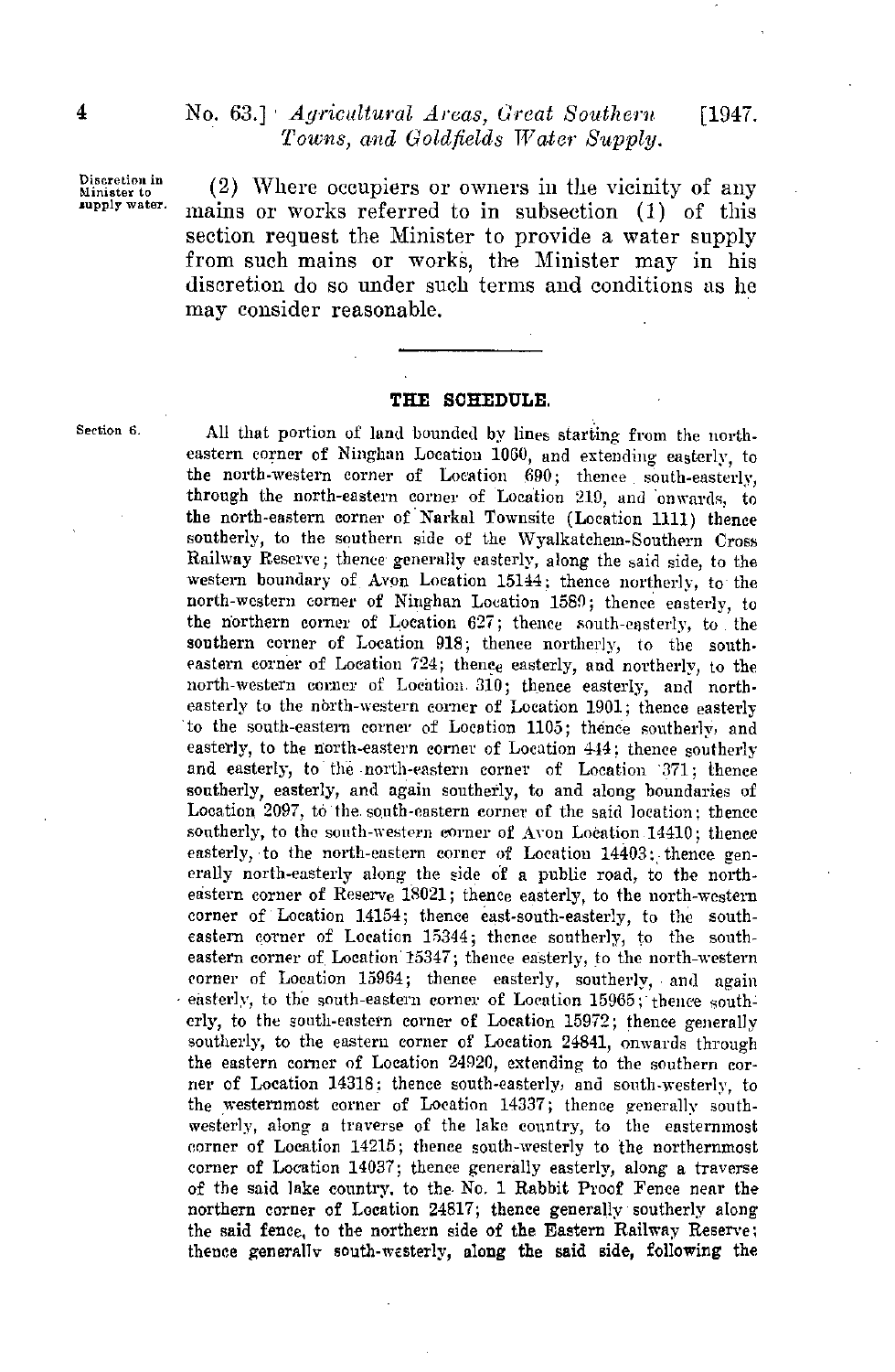## 1947.1 *Agricultural Areas, Great Southern* [No. 63. 5 *Towns, and Goldfields Water Supply.*

original centre line, to a point opposite the junction of the said centre line, with that of the Merredin-Narrogin Railway; thence generally south-easterly, to and along the south-western side of the latter Railway Reserve, to the southern boundary of Norpa Townsite, Reserve No. 20504; thence westerly through the eastern corner of Location 20746, and onwards, to the north-western corner of Location 20759; thence southerly, to the south-western corner of Location 17115; thence easterly, to the north-eastern corner of Location 16976; thence southerly, to the south-western corner of Location 16971; thence westerly, to the north-eastern corner of Location 19490; thence generally southerly along the side of a public road, to the north-eastern corner of Location 18182; thence easterly, to the north-eastern corner of Location 18175; thence northerly, to the south-western corner of Location 18326; thence generally easterly to the north-western corner of Location. 18354; thence southerly, westerly, and again southerly, to the south-western corner of Location 22280; thence easterly, along the southern boundary of the said location, and onwards, to the eastern boundary of Location 18352; thence southerly, to the south-western corner of Location 18348; thence easterly, southerly, and again easterly, to the north-eastern corner of Location 19307; thence southerly, and westerly, to the north-western corner of Location 26278; thence generally southerly, to and along the eastern boundary of Location 22175 and onwards to the southern boundary of Location 19298; thence westerly, to the south-eastern corner of Location 19294; thence southerly, to the south-eastern corner of Location 9717; thence westerly, to the south-eastern corner of Reserve 15265, Location 19724; thence northerly, to the north-eastern corner of Location 16243; thence generally westerly, to a point on the northern boundary of Location 17198, situate in prolongation northerly of the eastern boundary of Location 17199; thence-southerly to and along the said boundary, and onwards to the southern boundary of Location 19664; thence southwesterly, to the north-eastern corner of Location 17229; thence southerly, to a point situate on the southern boundary of Location 17236; thence westerly to a point on the western side of the Merredin-Narrogin Railway Reserve aforesaid; thence generally southerly, along the said side to a point opposite the south-eastern corner of Location 23444; thence easterly, to the north-eastern corner of Location 23690; thence southerly, westerly, and again southerly, to the south-eastern corner of Location 23392; thence westerly, and southerly, to the southwestern corner of Location 25744; thence easterly, and southerly, to the south-eastern corner of Location 21935; thence generally westerly, to the south-eastern corner of Location 16620; thence southerly, to the south-eastern corner of Location 23237; thence north-easterly, and southerly, along public roads, to the south-western corner of Location 16615; thence north-easterly, to the north-western corner of Location 18676; thence easterly, to the north-eastern corner of the said location; thence southerly, to the south-eastern corner of Location 25782; thence westerly, to the south-eastern corner of Location 18478; thence south-westerly, to the southern corner of Location 18477; thence westerly, to the south-westernmost corner of Location 19529; thence northerly, to the north-eastern corner of Location 19530: thence westerly, to the western side of the last-mentioned Railway Reserve;